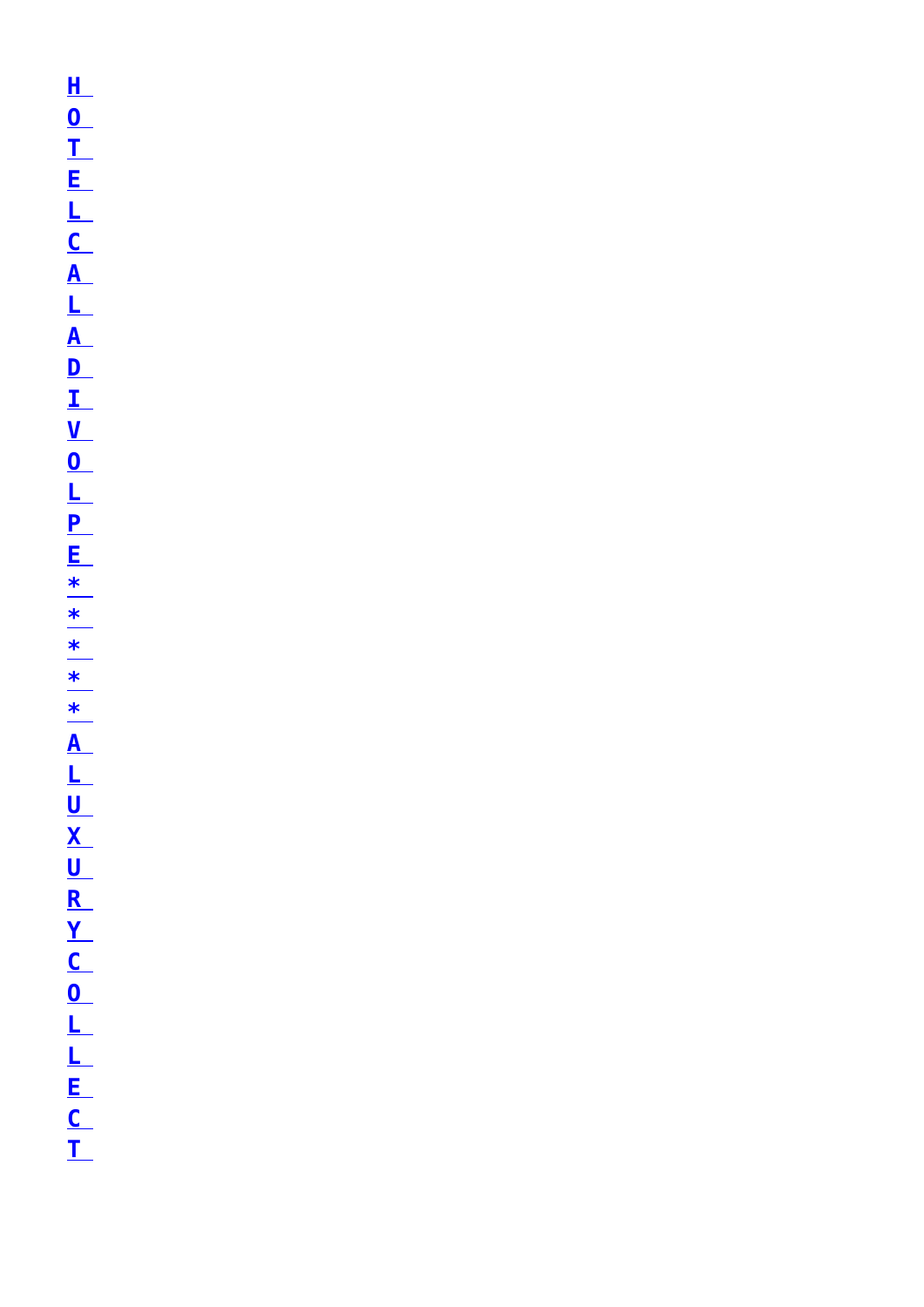$\frac{1}{\underline{0}}$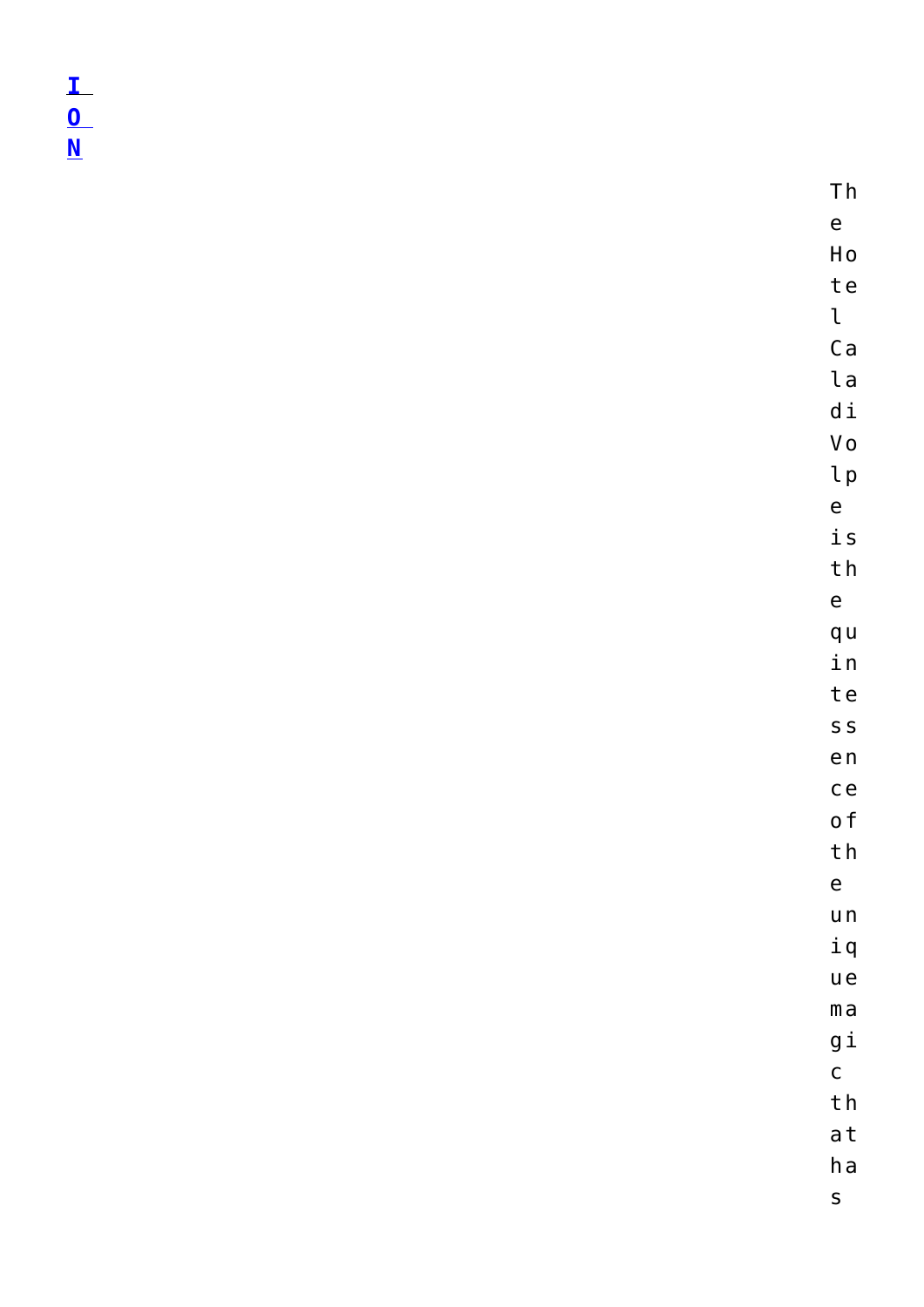| $m a$                          |
|--------------------------------|
| $\mathsf d\,\mathsf e$         |
| Co                             |
| $s$ t                          |
| $\mathsf{a}$                   |
| S <sub>m</sub>                 |
| er                             |
| a <sub>l</sub>                 |
| d a                            |
| ${\sf t}$ h                    |
| $\mathsf{e}\,$                 |
| $\mathsf m$ o                  |
| ${\sf s\,t}$                   |
| $\mathfrak{g}\,\mathfrak{l}$   |
| $\hbox{\tt a} \, \hbox{\tt m}$ |
| o <sub>r</sub>                 |
| O <sub>U</sub>                 |
| $\mathsf{s}$                   |
| n a                            |
| tu                             |
| $r$ a                          |
| $\mathfrak{r}$                 |
| pl                             |
| a y                            |
| g r                            |
| O <sub>U</sub>                 |
| n d                            |
| $\mathtt{i}$ n                 |
| ${\sf t}$ h                    |
| $\mathsf{e}\,$                 |
| Me                             |
| $\hbox{\rm d}$ i               |
| te                             |
| r r                            |
| a <sub>n</sub>                 |
| $e$ a                          |

n .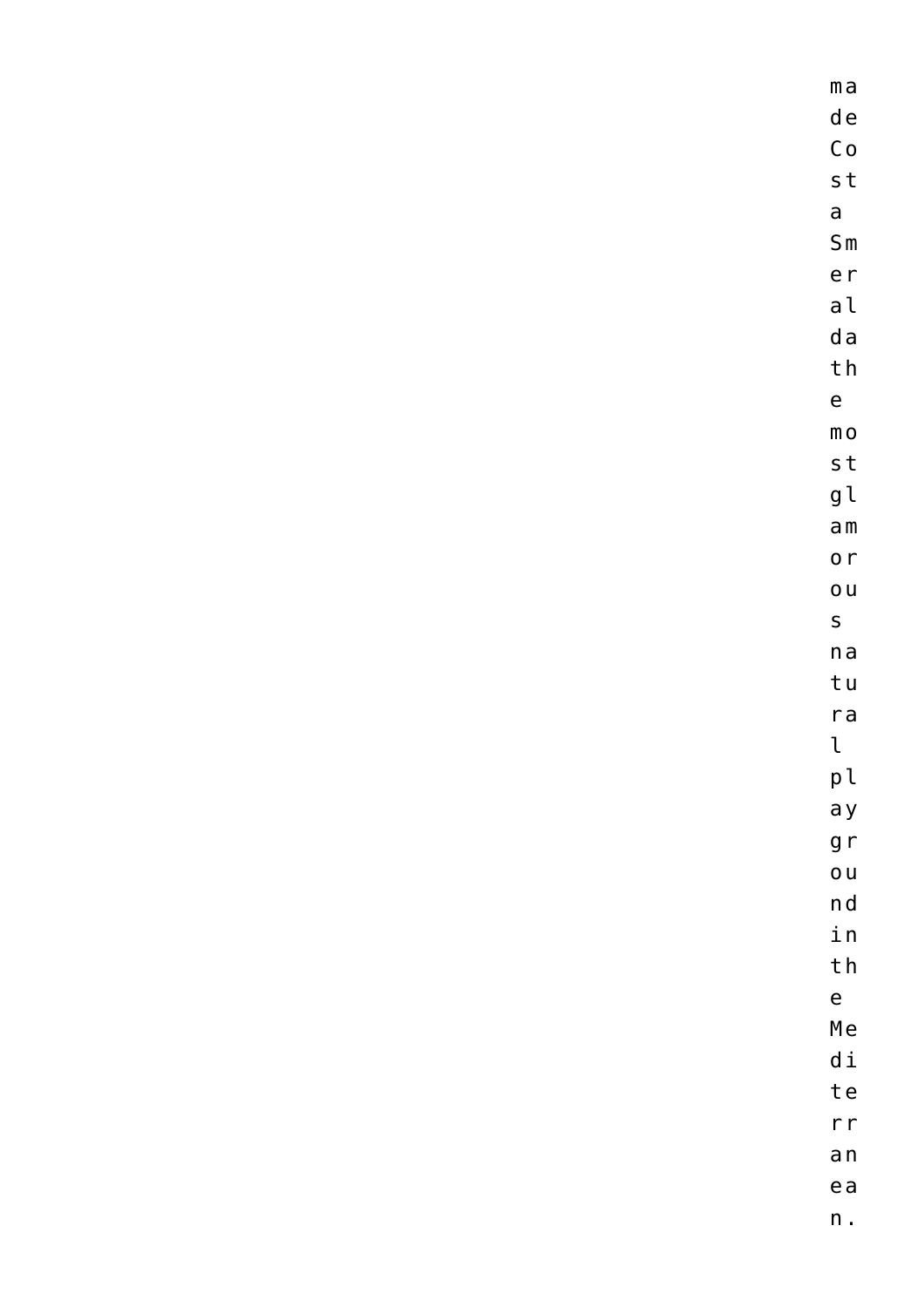D e s i g n e d a s a n o ld f i s h in<br>g v i l l a g e , th<br>e r e s o r t  $'$  s c r e a t i v e c a n o p y o f a r c h w a y s, p o r t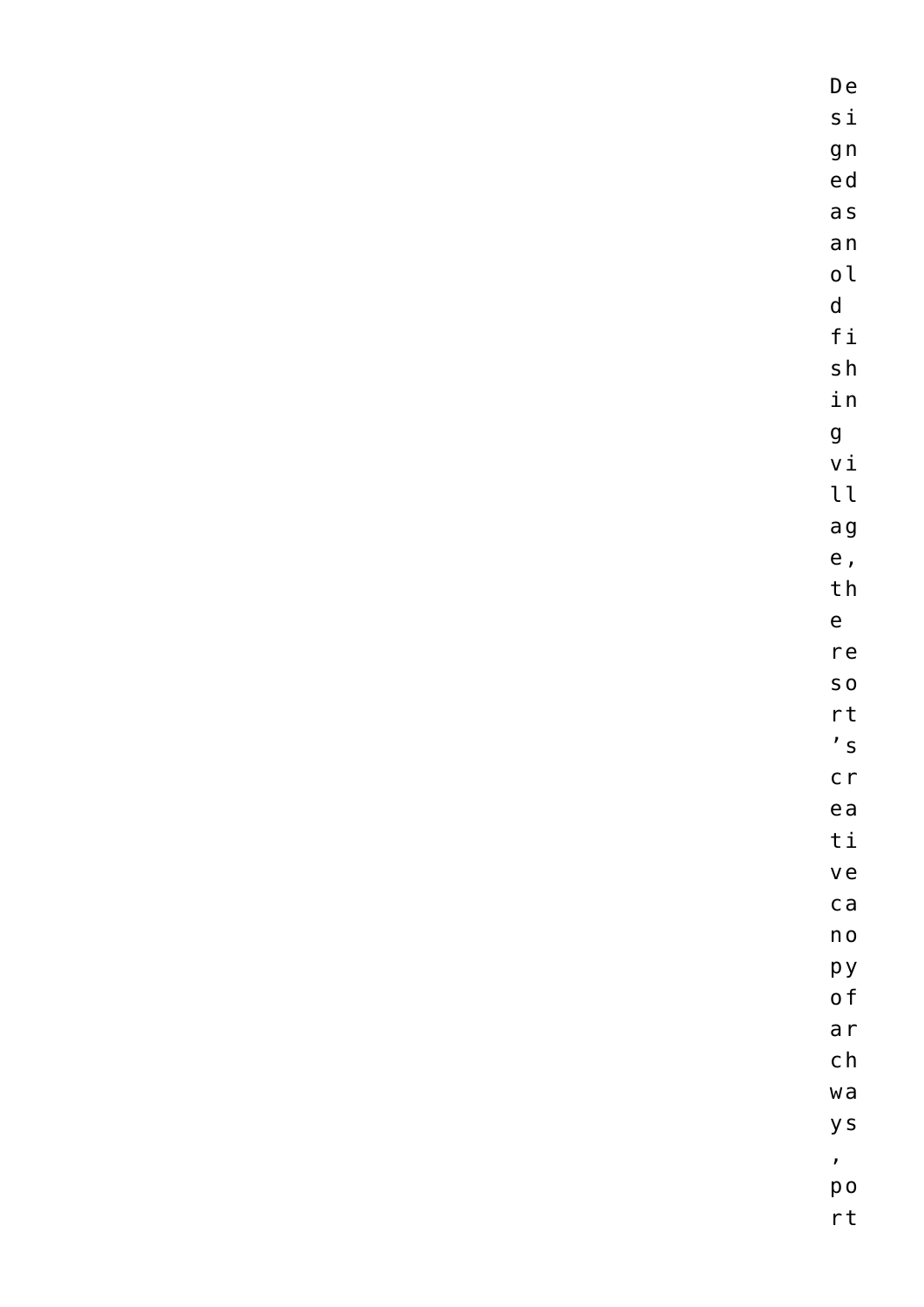$i$  C  $0e$  $\mathsf{s}$  $a<sub>n</sub>$  $\mathsf{d}$ tu  $r r$ et  $\mathsf{s}$  $e<sub>n</sub>$ jo y s  $\mathsf{a}$ s t ag ge  $ri$  $n g$  $\iota$  $be$  $a<sub>u</sub>$  $t i$ fu  $\mathfrak{t}$ s e tt  $i n$  $g$ .  $\underline{\mathsf{m}}\,\underline{\mathsf{o}}$  $r e$  $de$  $ta$ </u>  $i1$  $S$  $H<sub>0</sub>$ **TE** 

 $\overline{\mathsf{L}}$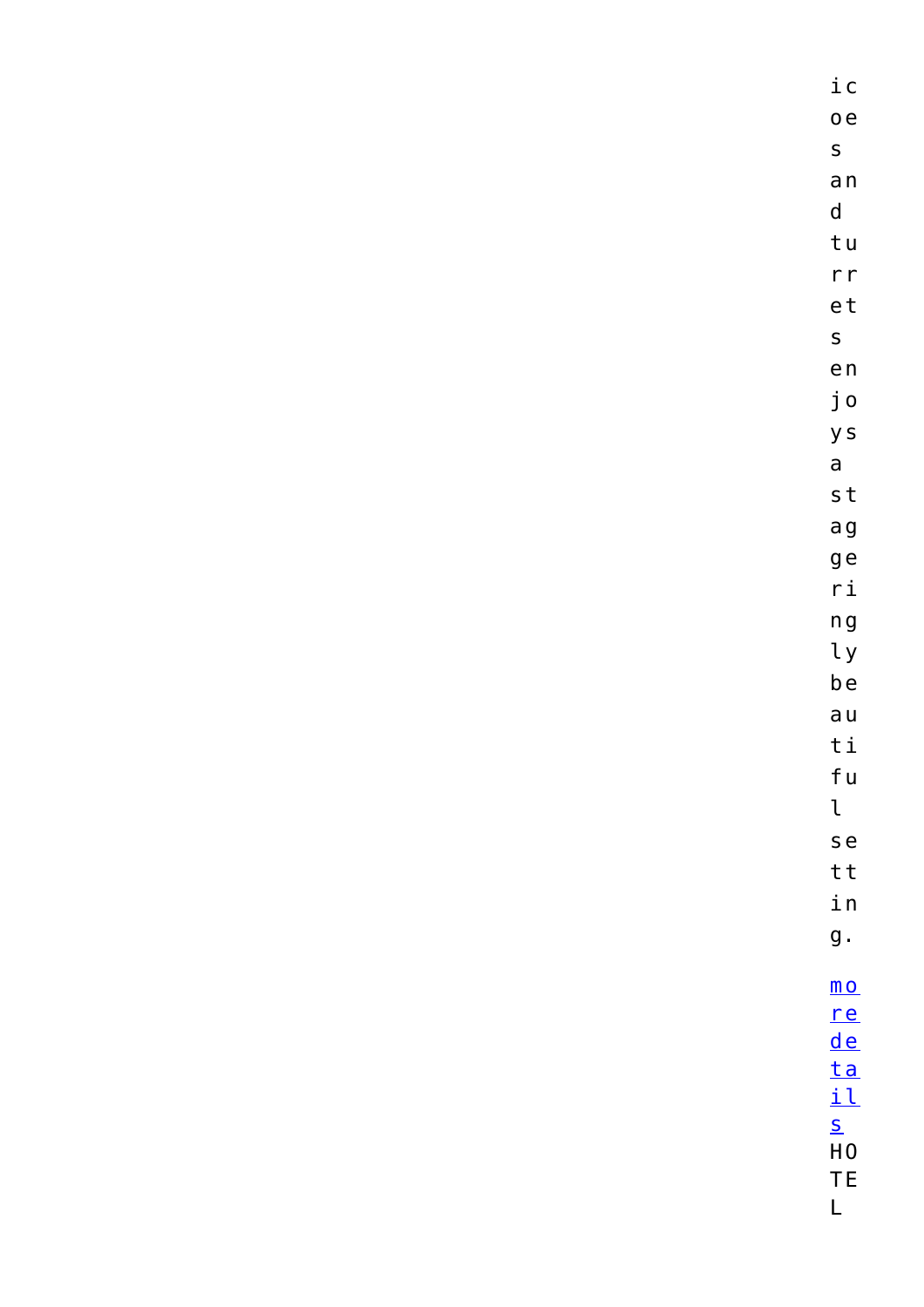$CA$ 

LA<br>DI<br>VO<br>LP<br><del>E</del> \* \*

 $* *$ 

A<br>L<br>X<br>R<br>C<br>C<br>L<br>E<br>T<br>I<br>T<br>N

HOTELROMAZZINO \* \* \* | \* | \* | A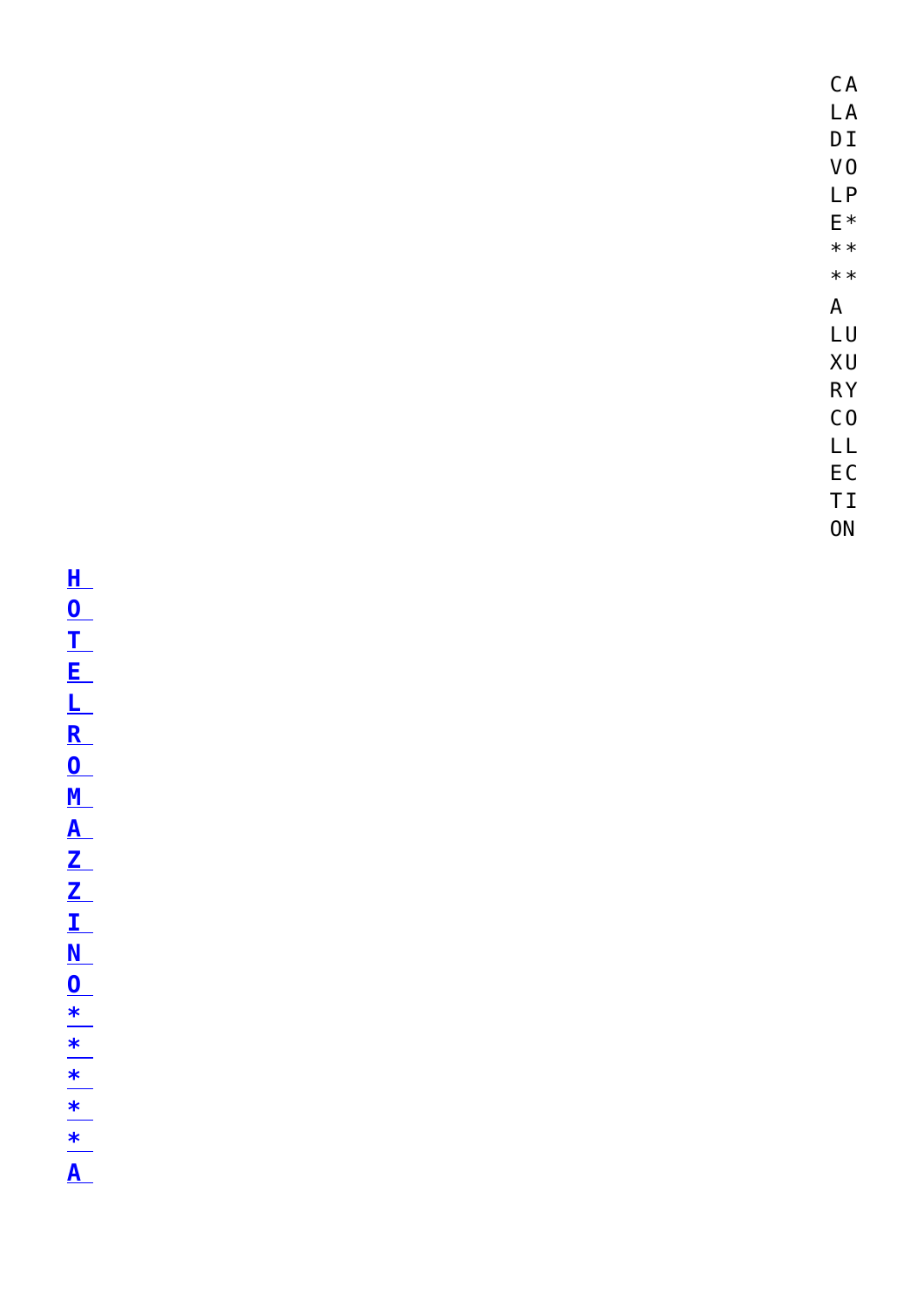N e s t le<br>d a l on<br>g S a r d i n i a ' s f a b l e d C o st<br>a S m e r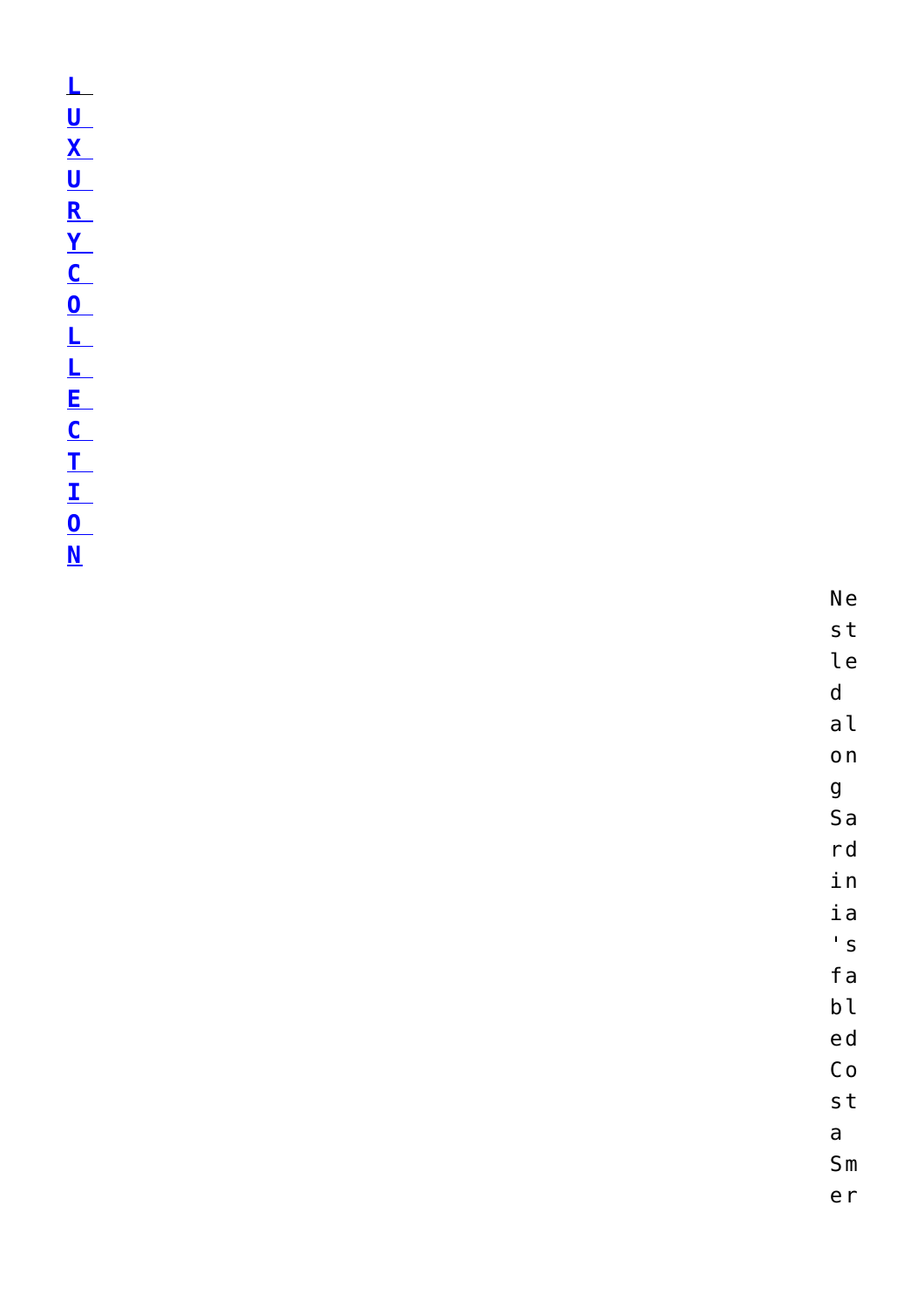| a <sub>l</sub>             |
|----------------------------|
| d a                        |
| $\bar{z}$                  |
| ${\sf t}$ h                |
| $\mathsf{e}\,$             |
| a <sub>l</sub>             |
| $\mathsf{L}\,\mathsf{u}$   |
| $\mathsf{r}\,\mathsf{i}$   |
| $\boldsymbol{\mathsf n}$ g |
| $\operatorname{\sf Ho}$    |
| te                         |
| $\mathfrak{t}$             |
| Ro                         |
| $m a$                      |
| $Z$ $Z$                    |
| $\verb"in"\,$              |
| $\mathbf{o}$               |
| $\mathtt{i}\, \mathtt{s}$  |
| $\sin 1$                   |
| tu                         |
| at                         |
| ed                         |
| $\mathsf{o}\,\mathsf{n}$   |
| $\mathsf{a}$               |
| $\mathsf{L}\,\mathsf{u}$   |
| $\mathsf{s}\:\mathsf{h}$   |
| $\hbox{h\,{\sc i}}$        |
| $\iota$                    |
| $\sin 1$                   |
| d e                        |
| $\overline{O}$ V           |
| e <sub>r</sub>             |
| $\iota$                    |
| $\mathsf{o}\,\mathsf{k}$   |
| $\mathtt{i}$ n             |
| $\boldsymbol{g}$           |

 $\overline{a}$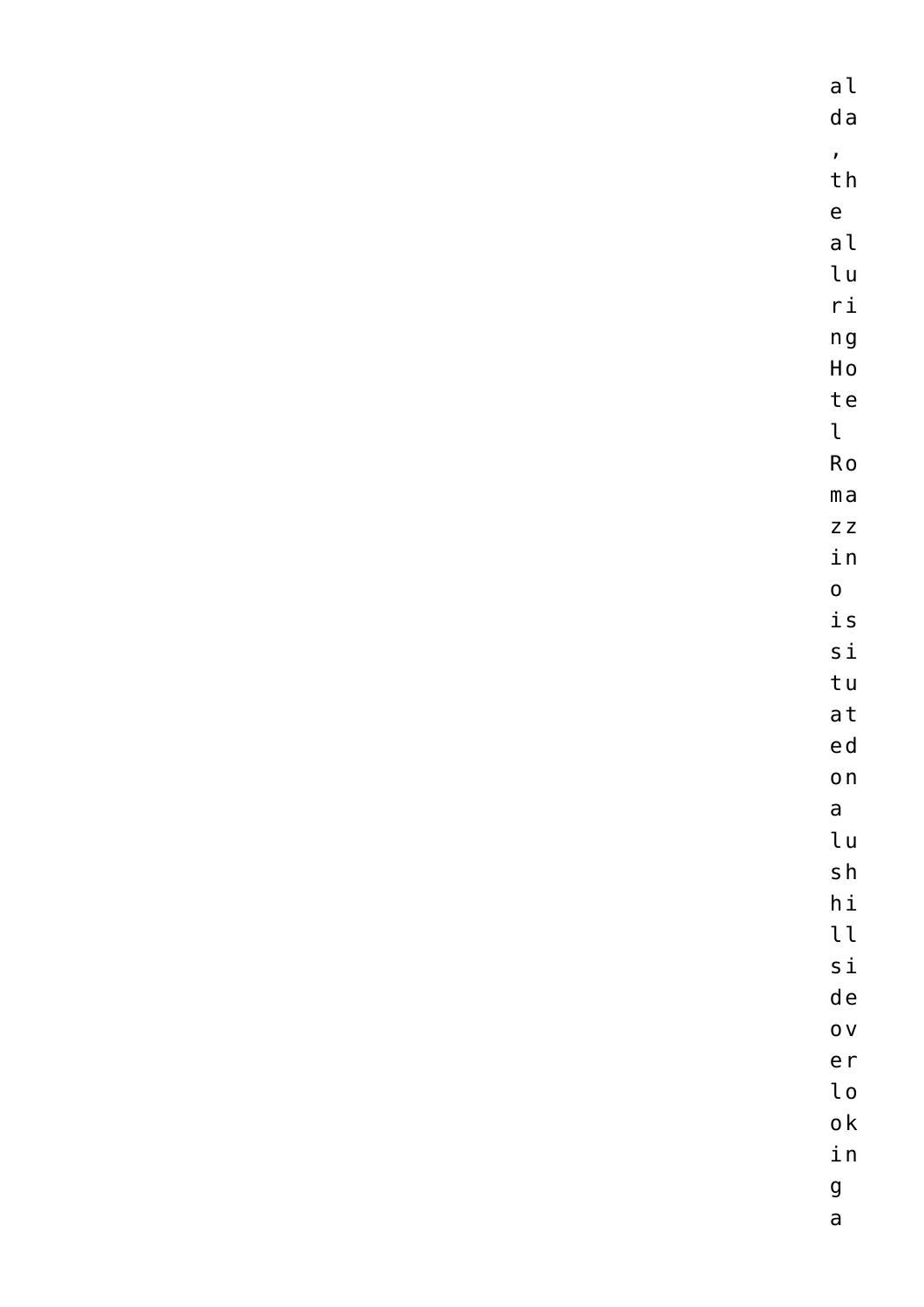| $\mathsf{s}\,\mathsf{h}$                                                                      |
|-----------------------------------------------------------------------------------------------|
| ${\rm e}$ l                                                                                   |
| te                                                                                            |
| re                                                                                            |
| $\mathsf{d}$                                                                                  |
| b a                                                                                           |
| y                                                                                             |
| $\mathtt{w}\,\mathtt{i}$                                                                      |
| ${\sf t}$ h                                                                                   |
| $s$ a                                                                                         |
| n d                                                                                           |
| y                                                                                             |
| be                                                                                            |
| a c                                                                                           |
| ${\sf h}\,{\sf e}$                                                                            |
| $S$ .                                                                                         |
|                                                                                               |
| $\underline{\mathsf{m}}\,\underline{\mathsf{o}}$                                              |
| r e                                                                                           |
| de<br><u>ta</u>                                                                               |
| il                                                                                            |
| $\overline{\mathsf{S}}$                                                                       |
| ${\sf H}\,0$                                                                                  |
| <b>TE</b>                                                                                     |
| $\mathsf{L}% _{0}\left( \mathsf{L}_{1}\right) ^{2}\mathsf{L}_{1}\left( \mathsf{L}_{1}\right)$ |
| ${\sf R0}$                                                                                    |
| $\sf MA$<br>$Z\,Z$                                                                            |
| IN                                                                                            |
| $0*$                                                                                          |
| $**$                                                                                          |
| $**$                                                                                          |
| $\mathsf A$                                                                                   |
| LU                                                                                            |
| XU                                                                                            |
| $\mathsf{RY}$<br>$\mathsf{C}\,\mathsf{0}$                                                     |
| $\mathsf{LL}$                                                                                 |
| $\mathsf{E}\,\mathsf{C}$                                                                      |
|                                                                                               |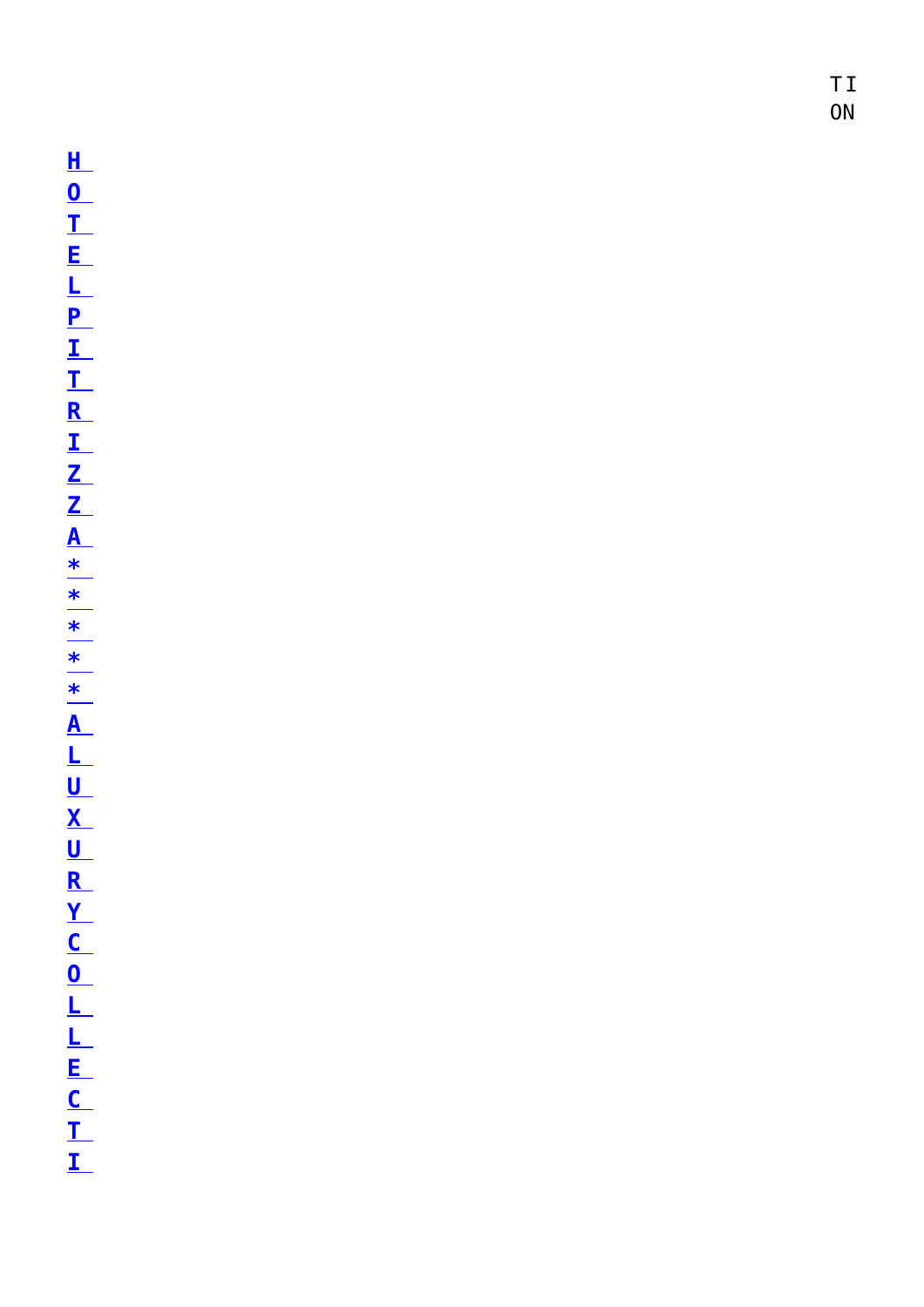$\mathbf{0}$  $\overline{\mathsf{N}}$ 

> Ho te  $\mathfrak{r}$  $P_{i}$ tr  $i z$  $z$ a  $i s$  $\iota$  $ca$ te  $\mathsf{d}$ in  $\overline{a}$ s e tt in  $\overline{g}$  $o f$  $u_n$  $s p$  $0<sup>\frac{1}{2}</sup>$ le  $\mathsf{d}$  $n a$ tu  $ra$  $\mathfrak l$  $s p$ le  $n d$  $\overline{0}$  U  $r,$  $wh$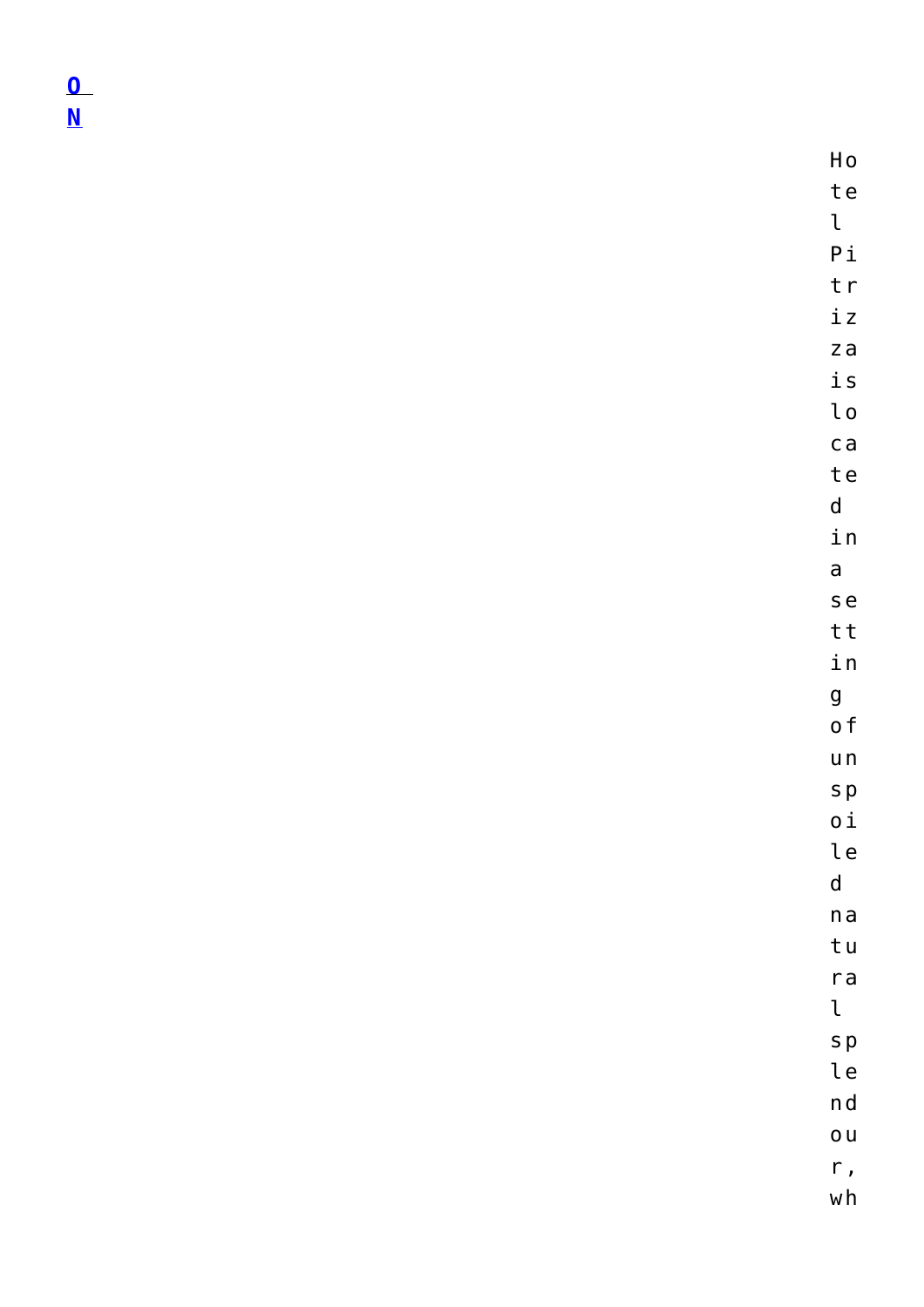| er                         |
|----------------------------|
| $\mathsf{e}\,$             |
| th                         |
| $\mathsf{e}\,$             |
| $\mathsf{b} \, \mathsf{l}$ |
| u e                        |
| $\sf s\,t$                 |
| Me                         |
| $\hbox{\rm d}$ i           |
| te                         |
| r r                        |
| a <sub>n</sub>             |
| $e$ a                      |
| $\sf n$                    |
| ta                         |
| $\mathsf{k}\,\mathsf{e}$   |
| $\mathsf{s}$               |
| $\mathsf{o}\,\mathsf{n}$   |
| ${\sf t}$ h                |
| $\mathsf{e}\,$             |
| $\mathsf C$ O              |
| $\iota$                    |
| u r                        |
| $\mathsf{s}$               |
| o f                        |
| ${\sf t}$ h                |
| $\mathsf{e}\,$             |
| t r                        |
| o p                        |
| $\rm i$ c                  |
| $S$ .                      |
| $\mathsf{T}\,\mathsf{h}$   |
| er                         |
| $\mathsf{e}\,$             |
| $\dot{\texttt{l}}$ S       |
| a <sub>n</sub>             |

e x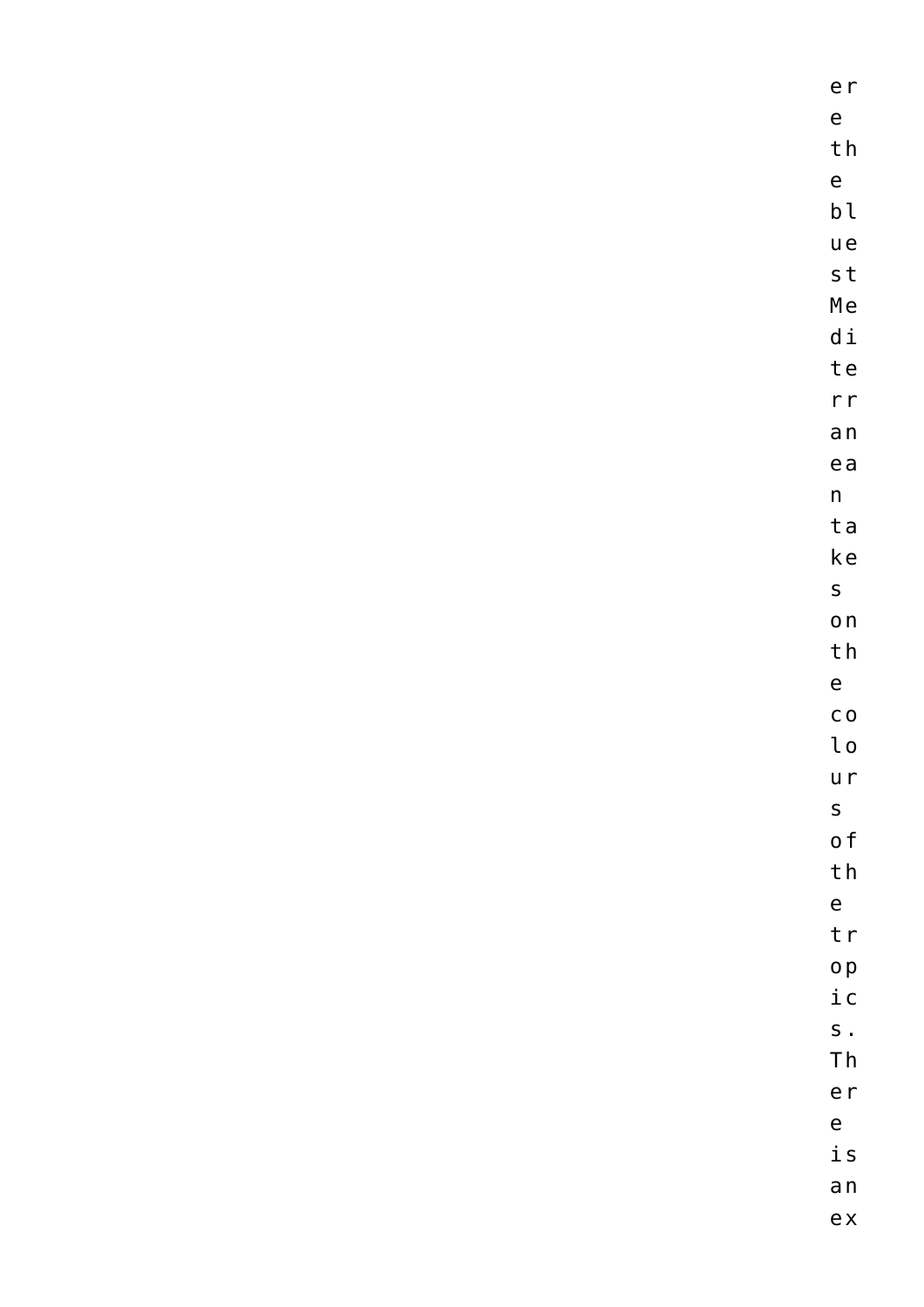c l u s iv<br>e c o r n e r o n th<br>e C o st<br>a S m e r a l d a w h e r<br>e th<br>e b e a u t y o f S a r d i n i a b e c o me<br>s e v e n

m o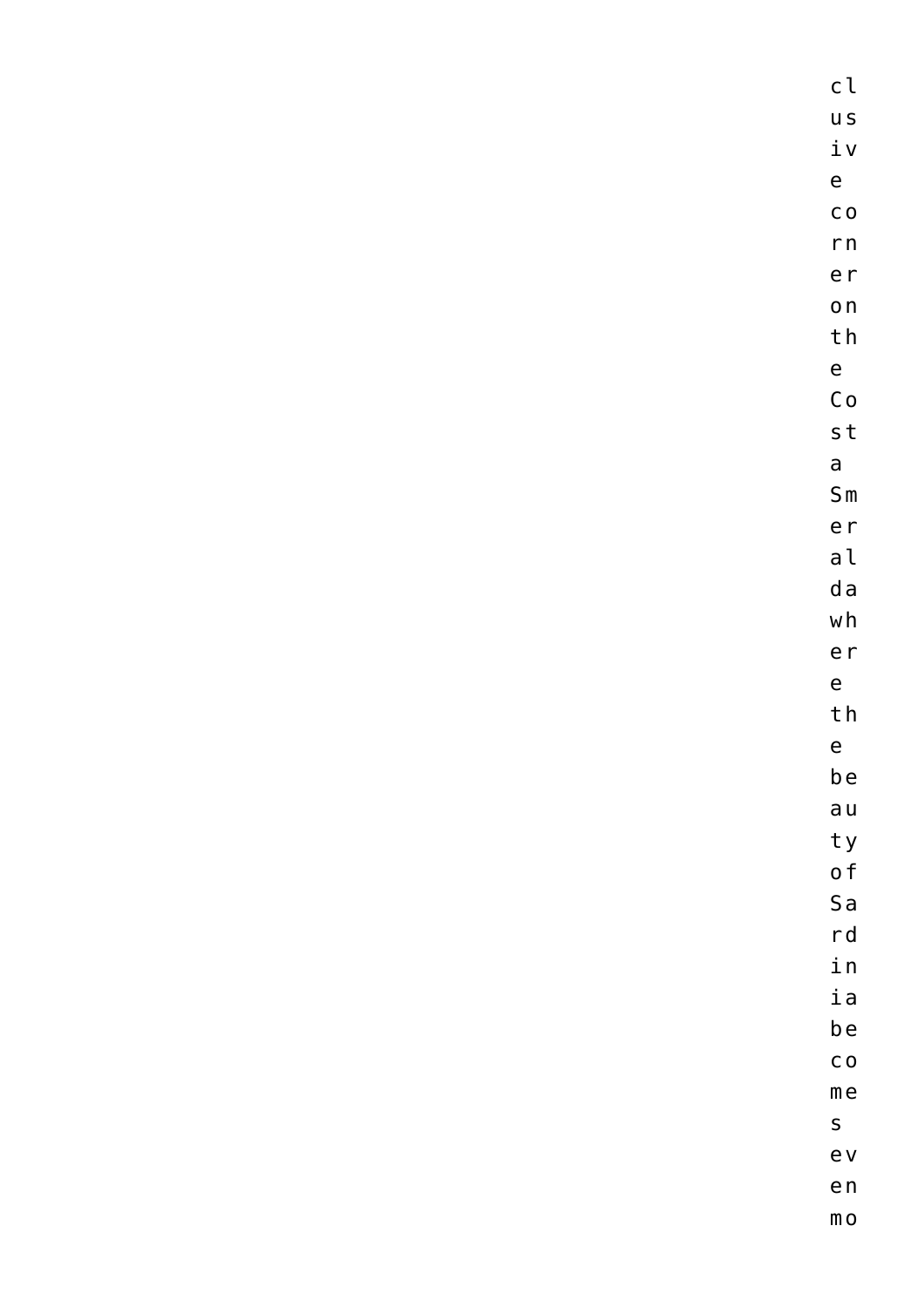## $\begin{array}{c} \mathbf{F} \subseteq \mathbf{F} \\ \mathbf{F} \subseteq \mathbf{F} \end{array}$

| re                          |
|-----------------------------|
| C <sub>O</sub>              |
| m p                         |
| el                          |
| li                          |
| n g                         |
| ٠                           |
|                             |
| $\underline{\mathsf{m}}$ O  |
| re                          |
| <u>de</u>                   |
| <u>ta</u>                   |
| <u>il</u>                   |
| S                           |
| H <sub>0</sub><br><b>TE</b> |
| L                           |
| P <sub>I</sub>              |
| <b>TR</b>                   |
| ΙZ                          |
| ΖA                          |
| $* *$                       |
| $* *$                       |
| $*A$                        |
| LU                          |
| XU                          |
| <b>RY</b>                   |
| $\overline{C}0$             |
| LL                          |
| EC<br>ΤI                    |
| <b>ON</b>                   |
|                             |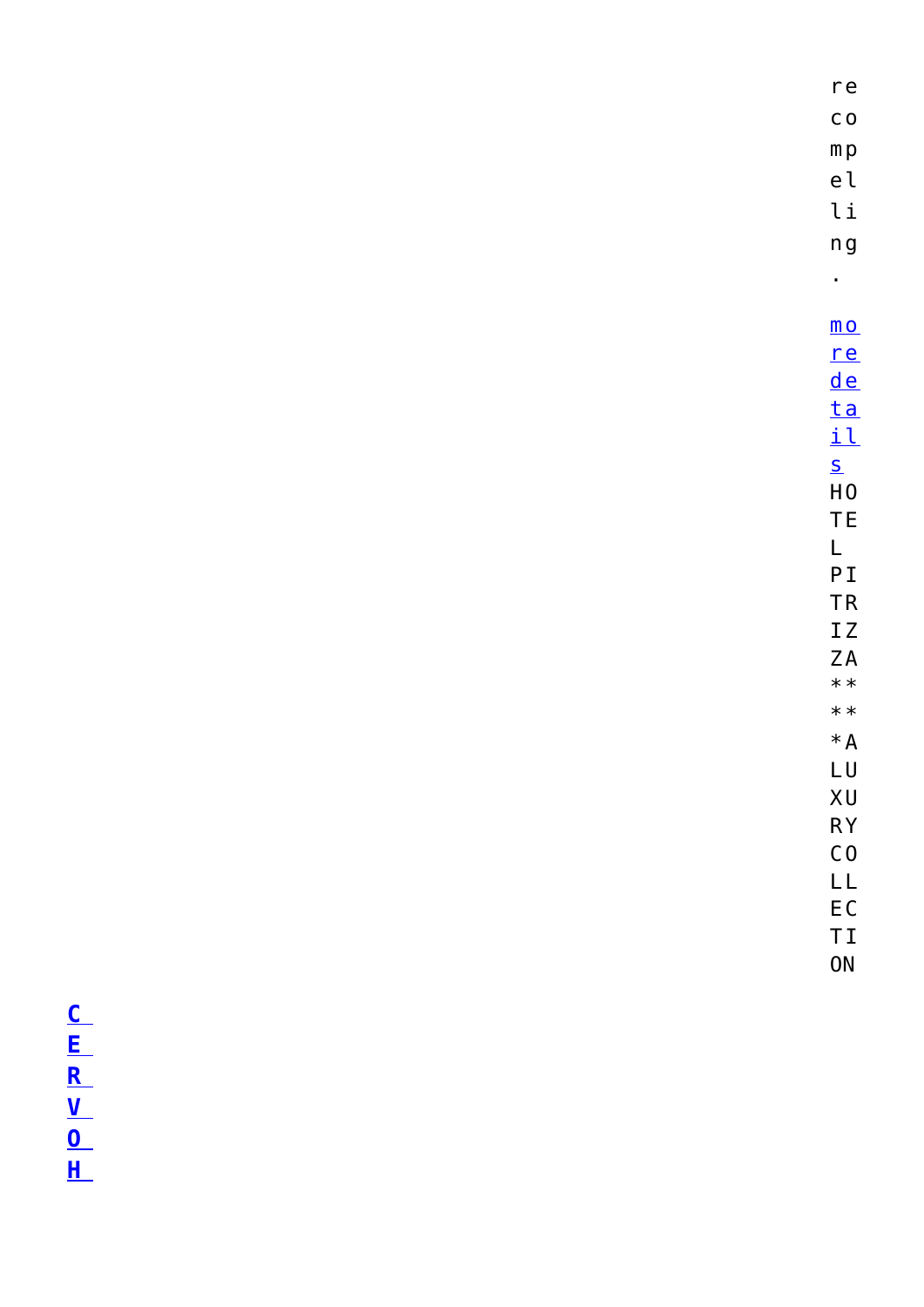$P_{i}$  $n k$ 

 $\mathsf{s}\, \mathsf{t}$ 

 $\mathsf{o}\,\mathsf{n}$  $\mathsf{e}\mathsf{ }$ 

 $a n$ 

 $\mathsf{d}$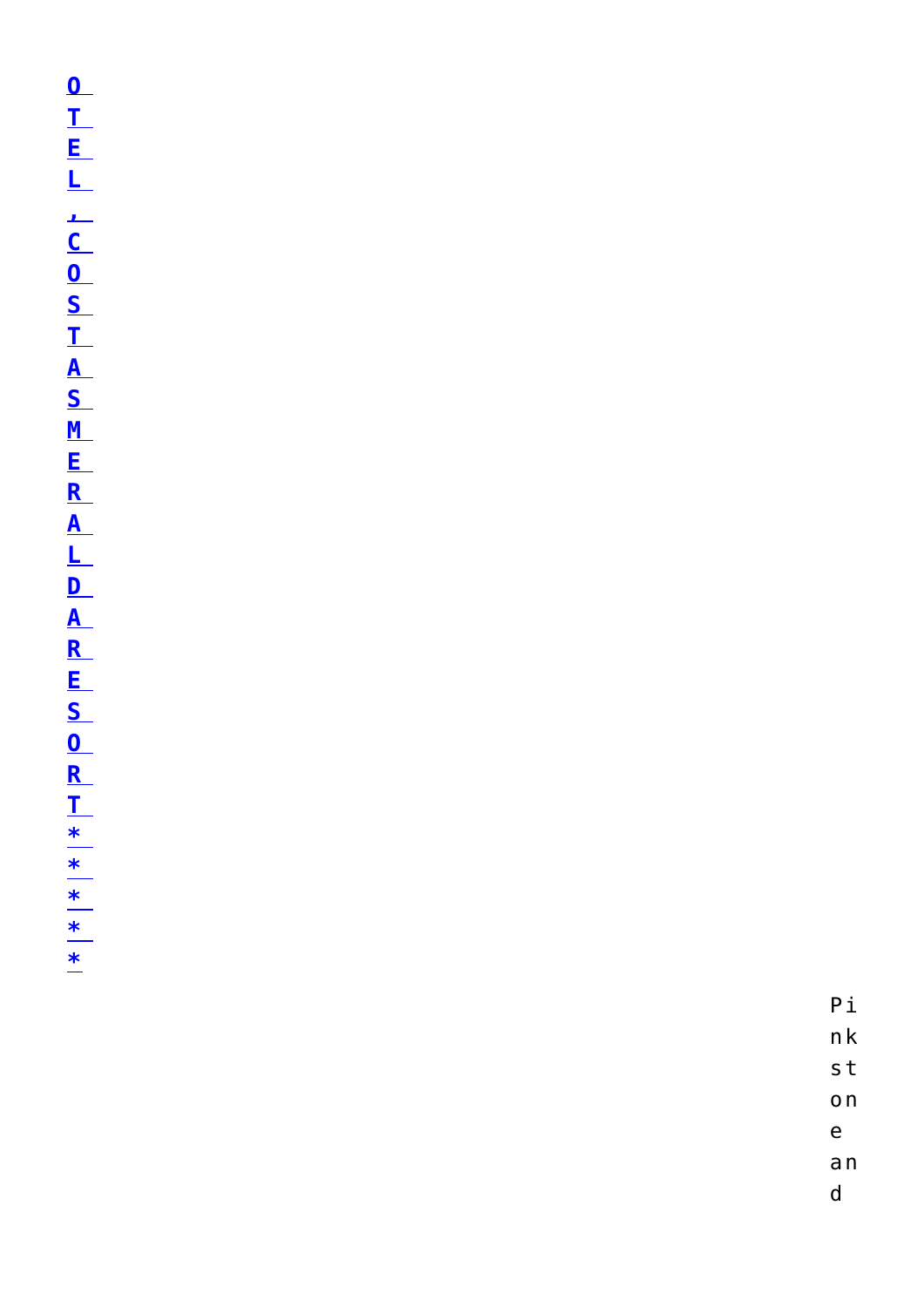a M o o r i s h P a t i o f o r a d e l i g h t f u l h o t e  $\mathfrak{t}$ o v e r l o o k i n g t h e P i a z z e t t a o f P o r t o

C e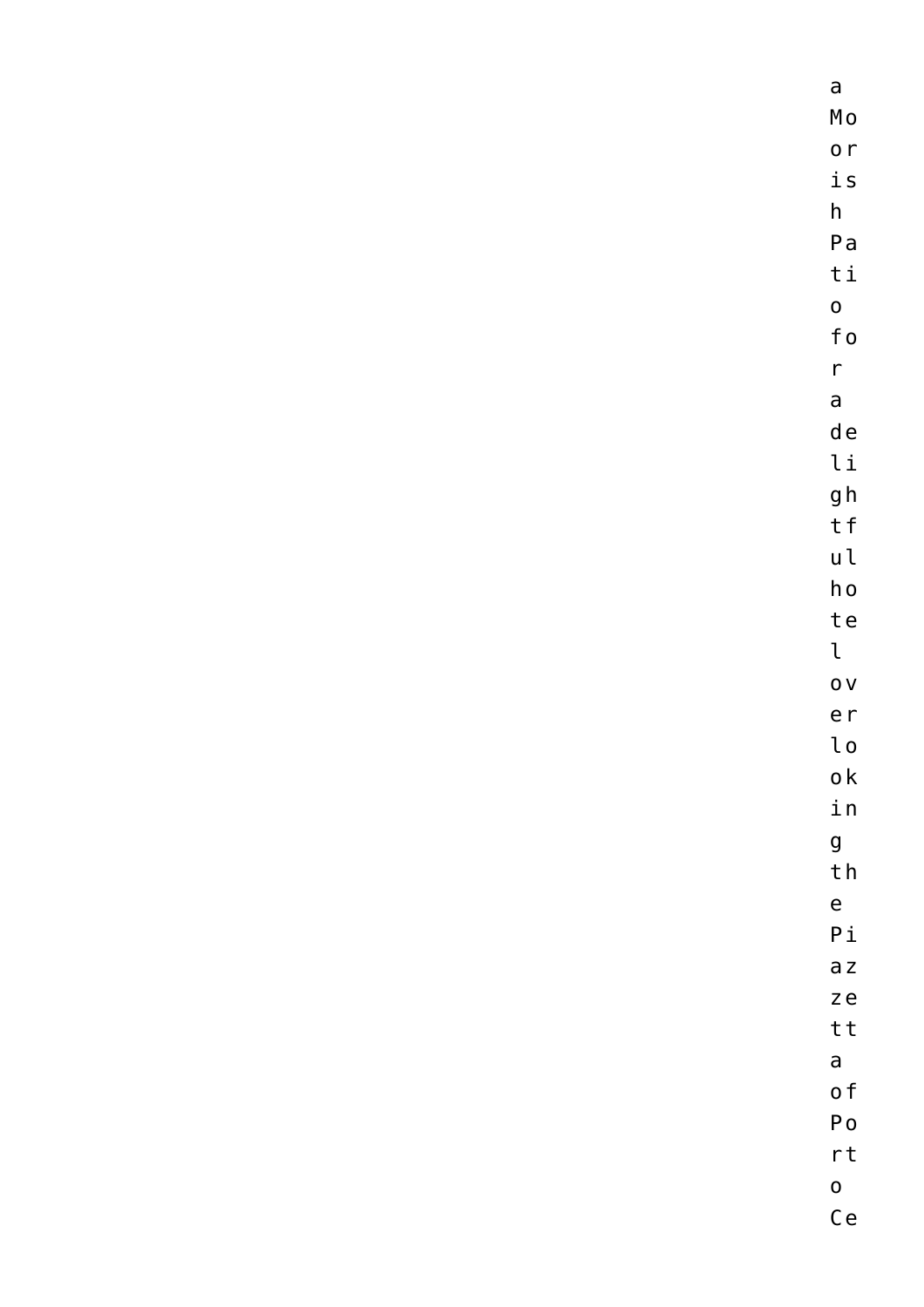| $\Gamma$ V                                                       |
|------------------------------------------------------------------|
| $\mathbf{o}$ ,                                                   |
| ju                                                               |
| s t                                                              |
| $\mathsf{a}$                                                     |
| $\operatorname{\sf fe}$                                          |
| $\mathsf{W}$                                                     |
| s t                                                              |
| e <sub>p</sub>                                                   |
| $\mathsf{s}$                                                     |
| f $r$                                                            |
| $\mathsf{O}\,\mathsf{m}$                                         |
| $\ensuremath{\mathsf{t}}\xspace\,\ensuremath{\mathsf{h}}\xspace$ |
| $\mathsf{e}\mathsf{ }$                                           |
| $\mathop{\rm {}o}\mathop{\rm {}l}\nolimits$                      |
| $\mathsf{d}$                                                     |
| $\mathsf{p}\,\mathsf{i}$                                         |
| e <sub>r</sub>                                                   |
| $\bullet$                                                        |
| Ce                                                               |
| $\Gamma$ V                                                       |
| $\mathbf 0$                                                      |
| Ho                                                               |
| te                                                               |
| $\mathfrak{t}$                                                   |
| re                                                               |
| $\ensuremath{\mathsf{f}}\xspace\,\ensuremath{\mathsf{t}}\xspace$ |
| e c                                                              |
| t s                                                              |
| ${\sf t}$ h                                                      |
| $\mathsf{e}\,$                                                   |
| $S$ $p$                                                          |
| i r                                                              |
| it                                                               |
| o f                                                              |
| $\mathsf C$ o                                                    |
|                                                                  |

s t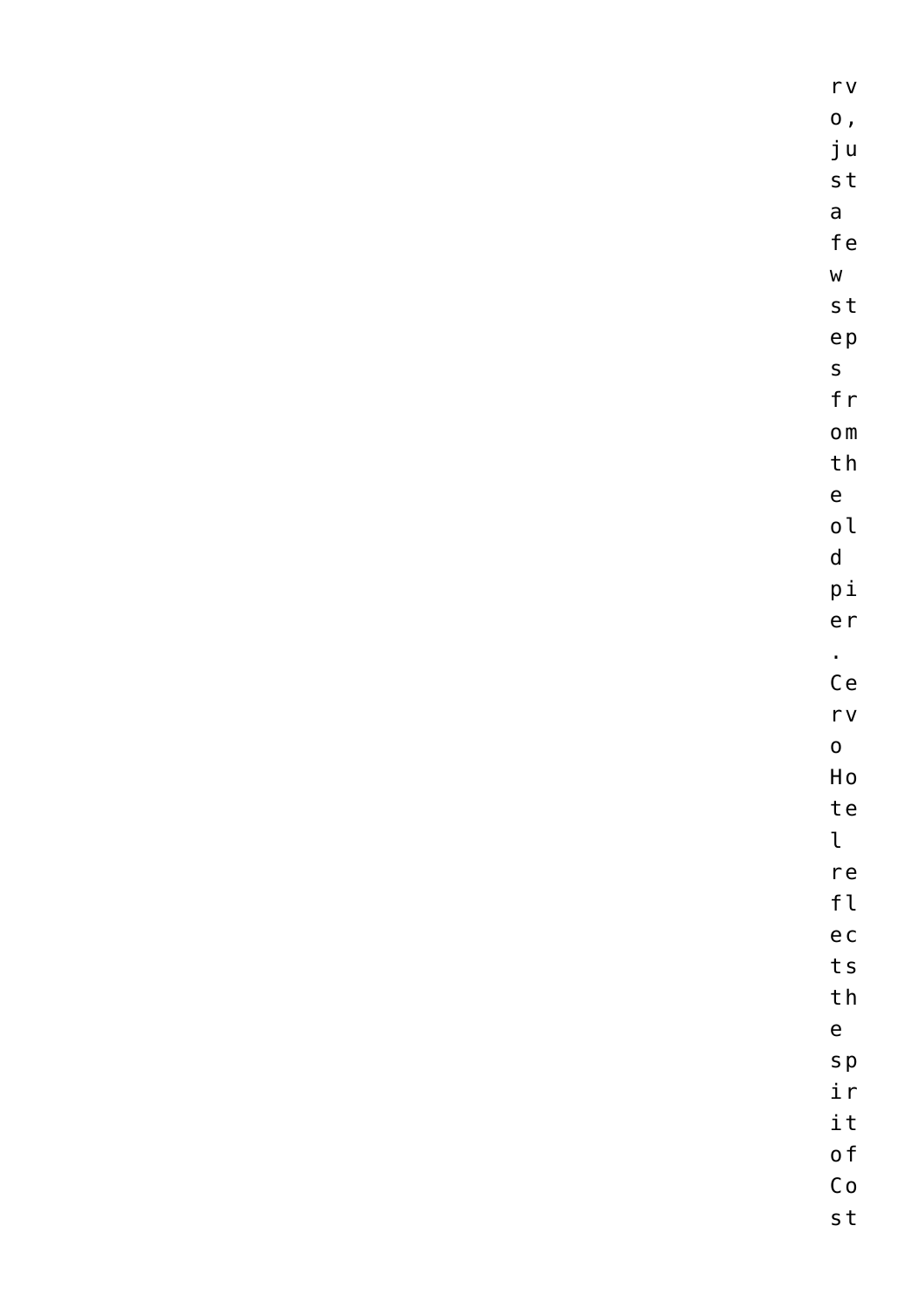a S m e r a l d a : a c c o  $m m$ o d a t i o n s a r e c h a r m i n g  $\mathbf{r}$ a i r y a n d b r i g h t ; t h e s e r v i c e i s i m p e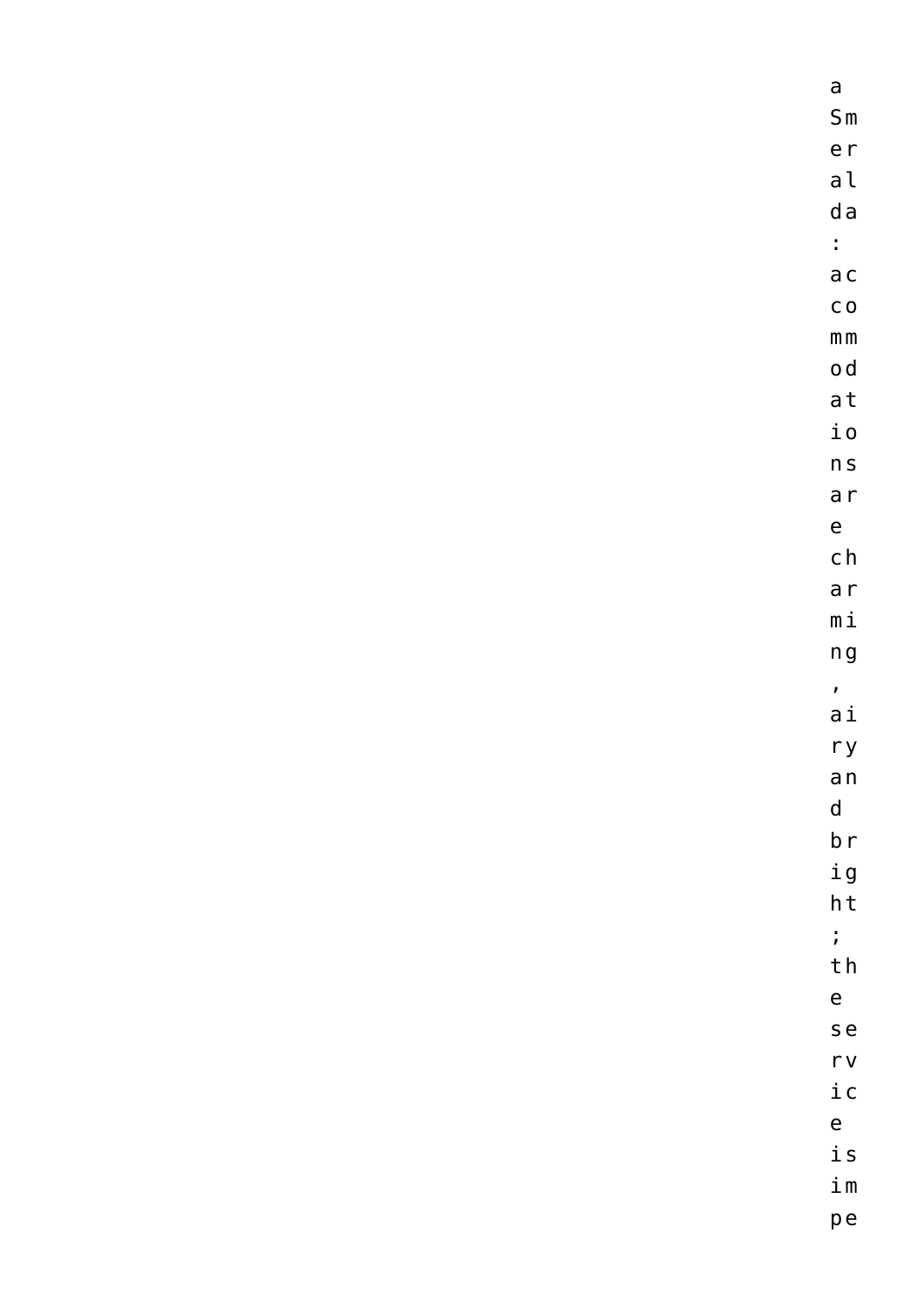| $\mathsf{a}\,\mathsf{b}$<br>$\mathop{\text{le}}$<br>$\pmb{\prime}$<br>$\mathsf C$ O<br>u r<br>te<br>O <sub>u</sub><br>$\mathsf S$<br>a <sub>n</sub><br>$\mathsf{d}$<br>a t<br>te<br>n t<br>$\underline{\textbf{i}}$ v<br>${\sf e}$ .<br>$\underline{\mathsf{m}}\,\underline{\mathsf{o}}$ |
|------------------------------------------------------------------------------------------------------------------------------------------------------------------------------------------------------------------------------------------------------------------------------------------|
|                                                                                                                                                                                                                                                                                          |
|                                                                                                                                                                                                                                                                                          |
|                                                                                                                                                                                                                                                                                          |
|                                                                                                                                                                                                                                                                                          |
|                                                                                                                                                                                                                                                                                          |
|                                                                                                                                                                                                                                                                                          |
|                                                                                                                                                                                                                                                                                          |
|                                                                                                                                                                                                                                                                                          |
|                                                                                                                                                                                                                                                                                          |
|                                                                                                                                                                                                                                                                                          |
|                                                                                                                                                                                                                                                                                          |
|                                                                                                                                                                                                                                                                                          |
|                                                                                                                                                                                                                                                                                          |
|                                                                                                                                                                                                                                                                                          |
|                                                                                                                                                                                                                                                                                          |
|                                                                                                                                                                                                                                                                                          |
|                                                                                                                                                                                                                                                                                          |
| re<br>de                                                                                                                                                                                                                                                                                 |
| $ta$                                                                                                                                                                                                                                                                                     |
| i1                                                                                                                                                                                                                                                                                       |
| S                                                                                                                                                                                                                                                                                        |
| CE                                                                                                                                                                                                                                                                                       |
| RV                                                                                                                                                                                                                                                                                       |
| $\bf{0}$                                                                                                                                                                                                                                                                                 |
| $\mathsf{H}\,\mathsf{O}$                                                                                                                                                                                                                                                                 |
| <b>TE</b>                                                                                                                                                                                                                                                                                |
| L,<br>CO                                                                                                                                                                                                                                                                                 |
| <b>ST</b>                                                                                                                                                                                                                                                                                |
| $\mathsf A$                                                                                                                                                                                                                                                                              |
| <b>SM</b>                                                                                                                                                                                                                                                                                |
| ${\sf ER}$                                                                                                                                                                                                                                                                               |
| AL                                                                                                                                                                                                                                                                                       |
| $\mathsf{D}\,\mathsf{A}$<br>RE                                                                                                                                                                                                                                                           |
| S <sub>0</sub>                                                                                                                                                                                                                                                                           |
| RT                                                                                                                                                                                                                                                                                       |

\* \*